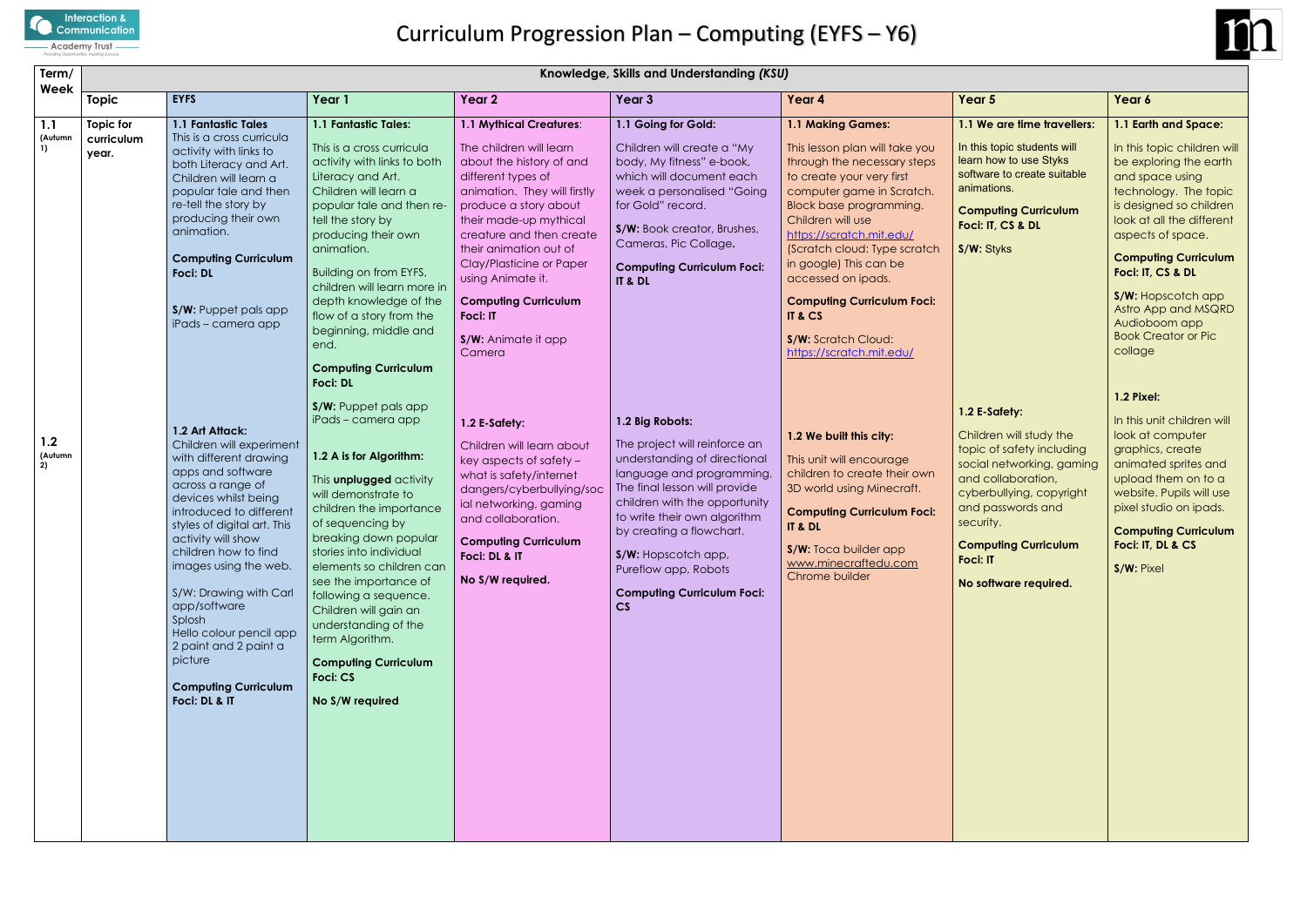

# Curriculum Progression Plan – Computing (EYFS – Y6)

#### **puting Curriculum Foci: IT & DL**

Camera 'ublisher

| 2.1                       | 2.1 A is for Algorithm:                                                                                                                                                                                                                                                                                                                              | 2.1 E-Safety:                                                                                                                                                                                                                                                                      | 2.1 Walking with Dinosaurs:                                                                                                                                                                                                                                                                                                                                                          | 2.1 E-Safety:                                                                                                                                                                                                                                                                                                                                                         | 2.1 Back to the Future:                                                                                                                                                                                                                                                                                                    | $2.1$ We                                                                                            |
|---------------------------|------------------------------------------------------------------------------------------------------------------------------------------------------------------------------------------------------------------------------------------------------------------------------------------------------------------------------------------------------|------------------------------------------------------------------------------------------------------------------------------------------------------------------------------------------------------------------------------------------------------------------------------------|--------------------------------------------------------------------------------------------------------------------------------------------------------------------------------------------------------------------------------------------------------------------------------------------------------------------------------------------------------------------------------------|-----------------------------------------------------------------------------------------------------------------------------------------------------------------------------------------------------------------------------------------------------------------------------------------------------------------------------------------------------------------------|----------------------------------------------------------------------------------------------------------------------------------------------------------------------------------------------------------------------------------------------------------------------------------------------------------------------------|-----------------------------------------------------------------------------------------------------|
| (Spring<br>$\overline{1}$ | This unplugged activity<br>will demonstrate to<br>children the<br>importance of<br>sequencing by<br>breaking down popular<br>stories into individual<br>elements so children<br>can see the<br>importance of following<br>a sequence. Children<br>will gain an<br>understanding of the<br>term Algorithm.<br><b>Computing Curriculum</b><br>Foci: CS | Children will learn about<br>key aspects of safety -<br>what is safety/internet<br>dangers/cyberbullying.<br><b>Computing Curriculum</b><br>Foci: DL & IT<br>No S/W required                                                                                                       | By the end of this project,<br>children will fully<br>understand the term<br>algorithm and will be able<br>to use a simple app on an<br>iPad to reinforce this<br>learning.<br><b>Computing Curriculum</b><br>Foci: DL & IT<br>Toca Boca hair salon app,<br>Daisy the Dinosaur app,<br>www.cbeebies/i-can-<br>cook/game/i-can-cook-<br>game,<br>www.learncode.org                    | Children will study the topic<br>of safety including social<br>networking, gaming and<br>collaboration, cyberbullying,<br>copyright and passwords and<br>security.<br><b>Computing Curriculum Foci:</b><br>IT.<br>No software required.                                                                                                                               | In this project, children will<br>create their own blog<br>detailing what they learn<br>from researching about<br>different technologies,<br>inventors and the different<br>components of a computer.<br><b>Computing Curriculum Foci:</b><br>IT & CS<br>S/W: Thinkglink app, Edmodo<br>Internet access, MS Word<br>(iPad) | Childr<br>design<br>to acl<br>Comp<br>Foci: I<br>S/W: E<br>MS Of<br><b>Excel</b><br>Publis<br>Word  |
| 2.2<br>(Spring<br>2)      | 2.2 E-Safety<br>Children will learn<br>about key aspects of<br>$s$ afety $-$ what is<br>safety/internet<br>dangers/cyberbullying.<br><b>Computing Curriculum</b><br>Foci: DL & IT                                                                                                                                                                    | 2.2 Junior Explorer:<br>Children will learn to give<br>sequences of instructions<br>to control Bee-Bots (floor<br>robot). Children will<br>understand that<br>instructions need to be<br>given in a correct order.<br><b>Computing Curriculum</b><br>Foci: DL & CS<br>S/W: Beebots | 2.2 Young Authors:<br>This topic will take the<br>children on a<br>technological journey and<br>show them how<br>technology has advanced<br>over the years. This project<br>will culminate in the<br>children creating their own<br>eBook.<br><b>Computing Curriculum</b><br>Foci: DL & IT<br>S/W: Book creator, iBook,<br>Skitch, Popplet,<br>PowerPoint/Keynote, MS<br>Word/Pages. | 2.2 My first Scratch:<br>Children will create their very<br>first computer game in<br>Scratch.<br>In this unit children will look at<br>basic programming using<br>programming blocks.<br>Children will use<br>https://scratch.mit.edu/<br>(Scratch cloud: Type scratch<br>in google) This can be<br>accessed on ipads.<br><b>Computing Curriculum Foci:</b><br>CS&IT | 2.2 E-Safety:<br>Children will study the topic<br>of safety including social<br>networking, gaming and<br>collaboration, cyberbullying,<br>copyright and passwords and<br>security<br><b>Computing Curriculum Foci: IT</b><br>DL CS<br>No software required                                                                | $2.2$ We<br>In this<br>work t<br>newsp<br>Comp<br>Foci: I<br>S/W:<br>Imacs<br>MS Pu<br><b>iPads</b> |



**S/W:** VEX software Modkit

#### **2.1 We are traders:**

dren will learn how to gn and write programs chieve specific goals.

#### **Computing Curriculum Foci: IT & CS**

Espresso coding Office (iPad)

isher

# **2.2 We are journalists:**

is topic children will together to publish a spaper.

#### **2.1 Robotics:**

This will involve the children creating a clawbot and creating programs designed to instruct the robot to perform simple tasks.

#### **Computing Curriculum Foci: IT, CS & DL**

### **2.2 Grand Designs:**

Over six sessions, children will be exploring drawings/illustrations representing both 2D and 3D worlds.

### **Computing Curriculum Foci: IT & DL**

**S/W:** Google Sketch-up Book creator app iPads Seesaw Brushes Toco Builder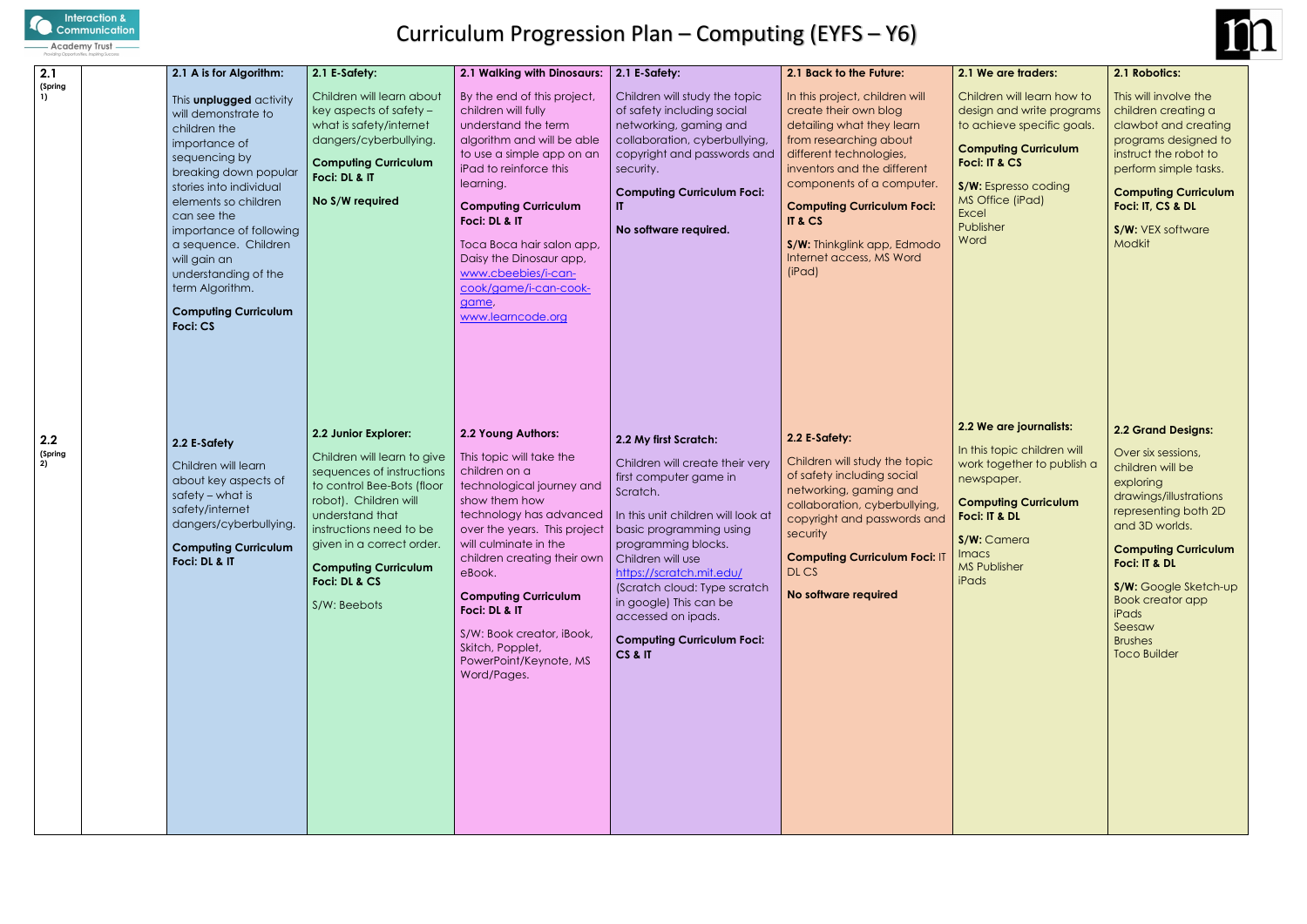

# Curriculum Progression Plan – Computing (EYFS – Y6)

| 3.1                  |                                                               | 3.1 Junior Explorers                                                                                                                                                                                                                                                                                                                                                                                                                                                                                 | 3.1 Little Computers:                                                                                                                                                                                                                                                                                                                                                                                                                                                                                                                                      | <b>3.1 Crazy Creatures:</b>                                                                                                                                                                                                                                                                                                                                                                   | 3.1 Young Coders:                                                                                                                                                                                                                                                                                                                                                                                                                                            | 3.1 Final Score:                                                                                                                                                                                                                                                                                                                                                                                                                                                                                                                                                                            | 3.1 <sub>0</sub>                                                                                                                                                                                        |
|----------------------|---------------------------------------------------------------|------------------------------------------------------------------------------------------------------------------------------------------------------------------------------------------------------------------------------------------------------------------------------------------------------------------------------------------------------------------------------------------------------------------------------------------------------------------------------------------------------|------------------------------------------------------------------------------------------------------------------------------------------------------------------------------------------------------------------------------------------------------------------------------------------------------------------------------------------------------------------------------------------------------------------------------------------------------------------------------------------------------------------------------------------------------------|-----------------------------------------------------------------------------------------------------------------------------------------------------------------------------------------------------------------------------------------------------------------------------------------------------------------------------------------------------------------------------------------------|--------------------------------------------------------------------------------------------------------------------------------------------------------------------------------------------------------------------------------------------------------------------------------------------------------------------------------------------------------------------------------------------------------------------------------------------------------------|---------------------------------------------------------------------------------------------------------------------------------------------------------------------------------------------------------------------------------------------------------------------------------------------------------------------------------------------------------------------------------------------------------------------------------------------------------------------------------------------------------------------------------------------------------------------------------------------|---------------------------------------------------------------------------------------------------------------------------------------------------------------------------------------------------------|
| (Summer<br>1)        |                                                               | Children will learn to<br>give sequences of<br>instructions to control<br>Bee-Bots (floor robot).<br>Children will understand<br>that instructions need to<br>be given in a correct<br>order.<br><b>Computing Curriculum</b><br>Foci: DL & IT<br>S/W Beebots                                                                                                                                                                                                                                         | Activity explaining what<br>a computer and<br>peripherals are. Children<br>will make their own<br>computer using junk and<br>develop basic computer<br>skills through playing a<br>variety of games.<br><b>Computing Curriculum</b><br>Foci: DL & IT<br>S/W: Computers, laptops<br>or iPads with paint<br>software.                                                                                                                                                                                                                                        | Throughout this project,<br>children will further<br>develop their<br>understanding of control,<br>directional language and<br>programming, using Bee-<br>Bots/Lego bots and using<br>appropriate control apps.<br><b>Computing Curriculum</b><br><b>Foci: CS</b><br>S/W: Bee-Bots, Bee-bots<br>iPad app Lego robots                                                                          | In this computing activity<br>children will experiment with<br>a range of computer science<br>activities.<br>S/W: Lightbot app or www.<br>Lightbot.com, Book creator<br><b>Computing Curriculum Foci:</b><br>CS                                                                                                                                                                                                                                              | Working in groups, the<br>children will create their own<br>sports news report which they<br>will share and work on<br>together online using iWork or<br>Google Docs.<br><b>Computing Curriculum Foci:</b><br>IT & DL<br>S/W: MS Word (iPad), Pages<br><b>Dropbox</b>                                                                                                                                                                                                                                                                                                                       | Chil<br>play<br>raci<br>trac<br>prog<br><b>use</b><br>http<br>(Scr<br>scra<br>be o<br>S/W<br>http<br>Con<br>Foci                                                                                        |
| 3.2<br>(Summer<br>2) | <b>Digital</b><br>Citizenship &<br>Technology<br>(DL) eSafety | 3.2 Little Computers:<br>Activity explaining what<br>a computer and<br>peripherals are.<br>Children will make their<br>own computer using<br>junk and develop basic<br>computer skills through<br>playing a variety of<br>games.<br><b>Computing Curriculum</b><br>Foci: IT & DL<br>1.1 eSafety Awareness<br>Raising (Video &<br>Class Discussion)<br>1.3 Introducing on-line<br>life and what it is?<br>Including gaming<br>e.g. Minecraft<br>1.4 What is Cyber<br>Bullying?<br>1.5 Stranger Danger | 3.2 Art Attack:<br>Children will experiment<br>with different drawing<br>apps and software<br>across a range of<br>devices whilst being<br>introduced to different<br>styles of digital art. This<br>activity will show children<br>how to find images using<br>the web.<br><b>Computing Curriculum</b><br>Foci: DL & IT<br>1.2 eSafety Awareness<br>Raising (Video &<br><b>Class Discussion)</b><br>1.5 Introducing on-line<br>life and what it is?<br>Including gaming<br>e.g. Minecraft<br>1.6 What is Cyber<br><b>Bullying?</b><br>1.5 Stranger Danger | 3.2 We are publishers:<br>Children will create an<br>eBook retelling the story of<br>a famous book including<br>illustrations that they will<br>create themselves using<br>Brushes.<br><b>Computing Curriculum</b><br>Foci: DL & IT<br>2.1 eSafety Awareness<br>Raising (Video & Class<br>Discussion)<br>2.2 Communicating On-<br>line and images, Social<br>Networking.<br>2.5 Friend or Foe | 3.2 We love games<br>In this unit children will use<br>gaming apps to develop<br>computational thinking skills<br>and develop a simple<br>program.<br>Computing Curriculum Foci:<br>CS & IT<br>S/W: Flowol, Word, Pure flow<br>app or Popplet, Hopscotch<br>app<br>2.1 eSafety Awareness<br>Raising (Video & Class<br>Discussion)<br>2.2 Communicating On-line<br>and images, Social<br>Networking.<br>2.3 Gaming and<br>Collaboration.<br>2.5 Friend or Foe | 3.2 Hurray for Hollywood:<br>The children will devise their<br>own characters, plot and<br>storyboard before filming a<br>short movie which they will<br>then edit in iMovie.<br><b>Computing Curriculum Foci:</b><br><b>DL</b><br>S/W: Flipcam or iPad<br>Comic Life<br>Popplet<br>Pages<br>Publisher<br>iMovie or Windows movie<br>maker<br>2.1 eSafety Awareness<br><b>Raising (Video &amp; Class</b><br>Discussion)<br>2.2 Communicating On-line<br>and images, Social<br>Networking.<br>2.3 Gaming and<br>Collaboration.<br>2.4 Cyberbullying & Report<br>Abuse.<br>2.5 Friend or Foe. | 3.21<br>Chil<br>soft<br>and<br>prog<br>base<br>Con<br>Foci<br>S/W<br>2.1<br>Rais<br><b>Disc</b><br>2.2 <sub>0</sub><br>line<br>Net<br>2.3 <sub>0</sub><br>Coll<br>2.4<br>Rep<br>2.5<br>2.6 <sub>0</sub> |



**nputing Curriculum Foci: IT & CS**

# **nputing Curriculum Foci: CS & IT**

#### **3.1 Cars:**

dren will create a 2 ver game that includes ng cars around a k. Block base gramming. Children will

# s://scratch.mit.edu/

atch cloud: Type tch in google) This can accessed on ipads.

**Scratch Cloud:** s://scratch.mit.edu/

# **3.2 Robotics:**

dren will use VEX ware to design build I produce a simple program to control the ebots.

**S/W:** VEX software

eSafety Awareness ing (Video & Class :ussion)

Communicating Onand images, Social working.

Gaming and aboration.

Cyberbullying & ort Abuse.

Friend or Foe

Copyright, what is it?

# **3.1 E-Safety:**

Children will study key topics around the subject of e-safety

#### **Computing Curriculum Foci: IT**

# **No Software required**

# **Young Authors:**

During this project, children will develop a story idea in small groups to create a storyboard. The children will then use Book Creator and Brushes to create their own eBook including text, illustrations and audio.

# **Computing Curriculum Foci: IT & DL**

2.1 eSafety Awareness Raising (Video & Class Discussion)

2.2 Communicating Online and images, Social Networking.

2.3 Gaming and Collaboration.

2.4 Cyberbullying & Report Abuse.

2.5 Friend or Foe

2.6 Copyright, what is it?

2.7 Passwords & Security (Virus, downloads, pop ups and scams)